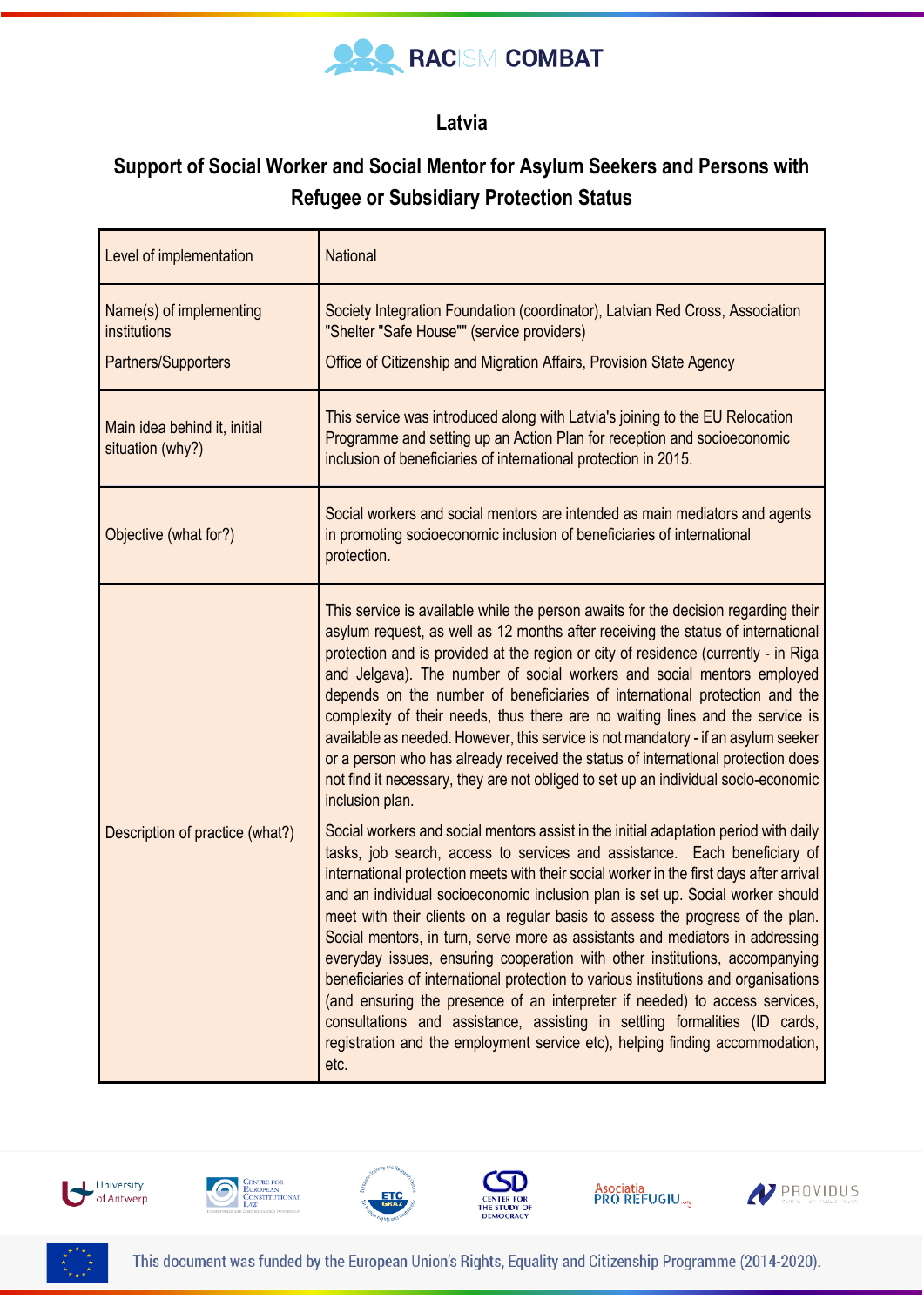

|                                                                      | By providing such an individual approach, social workers and social mentors can<br>assist in preventing discriminatory encounters, educate representatives of the<br>target group in recognizing discrimination and reporting it, as well as expedite<br>access to necessary institutions in case of discrimination.                                                                                                                                                                                                                                                                                                                                                                                                                                                                                                                                                                                                                                                                                                                                                       |
|----------------------------------------------------------------------|----------------------------------------------------------------------------------------------------------------------------------------------------------------------------------------------------------------------------------------------------------------------------------------------------------------------------------------------------------------------------------------------------------------------------------------------------------------------------------------------------------------------------------------------------------------------------------------------------------------------------------------------------------------------------------------------------------------------------------------------------------------------------------------------------------------------------------------------------------------------------------------------------------------------------------------------------------------------------------------------------------------------------------------------------------------------------|
| Managed/driven by                                                    | Government/civil society, namely: Society Integration Foundation (coordinator),<br>Latvian Red Cross, Association "Shelter "Safe House"" (service providers as a<br>result of procurement procedures)                                                                                                                                                                                                                                                                                                                                                                                                                                                                                                                                                                                                                                                                                                                                                                                                                                                                      |
| Time-frame (start/end/ongoing)                                       | Start: April 2016, Ongoing                                                                                                                                                                                                                                                                                                                                                                                                                                                                                                                                                                                                                                                                                                                                                                                                                                                                                                                                                                                                                                                 |
| Stand-alone initiative or<br>incorporated into other<br>initiatives? | Incorporated into other initiatives, namely: it is a part of a larger ESF project<br>"Diversity Promotion" that is aimed at promoting employment of vulnerable<br>societal groups. This project is implemented by Society Integration Foundation,<br>a public foundation under the auspices of the Prime Minister, and the various<br>services in the project are publicly procured. Hence, so far there have been two<br>organisations that have provided the services of social workers and social<br>mentors - Latvian Red Cross (from April 2016 until November 2016 and currently,<br>since June 2018) and Association "Shelter 'Safe House'" (from December 2016<br>until April 2018). This particular project activity is supported by project partners -<br>Office of Citizenship and Migration Affairs and Provision State Agency to ensure<br>the necessary infrastructure for service provision such as the premises. It is as<br>well an integral part of the Action Plan for Movement and Admission in Latvia of<br>Persons who Need International Protection |
| Main target group (nationals,<br>non-nationals - types)              | Asylum seekers/international protection status holders                                                                                                                                                                                                                                                                                                                                                                                                                                                                                                                                                                                                                                                                                                                                                                                                                                                                                                                                                                                                                     |
| Promotion                                                            | oral, printed, online, mobile, languages: Latvian, English, some materials<br>translated into Russian, Tigrinya and Arabic.<br>There are several modes of promotion of this service.<br>First, all newly arrived asylum seekers are informed about the opportunity to<br>receive the assistance of social workers and social mentors upon arrival at the<br>temporary asylum seekers centre in Mucenieki, Riga region. Similarly,<br>information about this service is provided to beneficiaries of international<br>protection if they seek assistance at the Information Centre for Immigrants.<br>Second, online promotion of this service is done through websites and social<br>profiles both of the coordinating institution - Society Integration Foundation, and<br>of the service provider.<br>Third, information about this service is provided to the wider public by creating<br>infographics and overviews of the services provided, the stories of families and<br>their life in Latvia, and as part of an information and awareness raising campaign        |













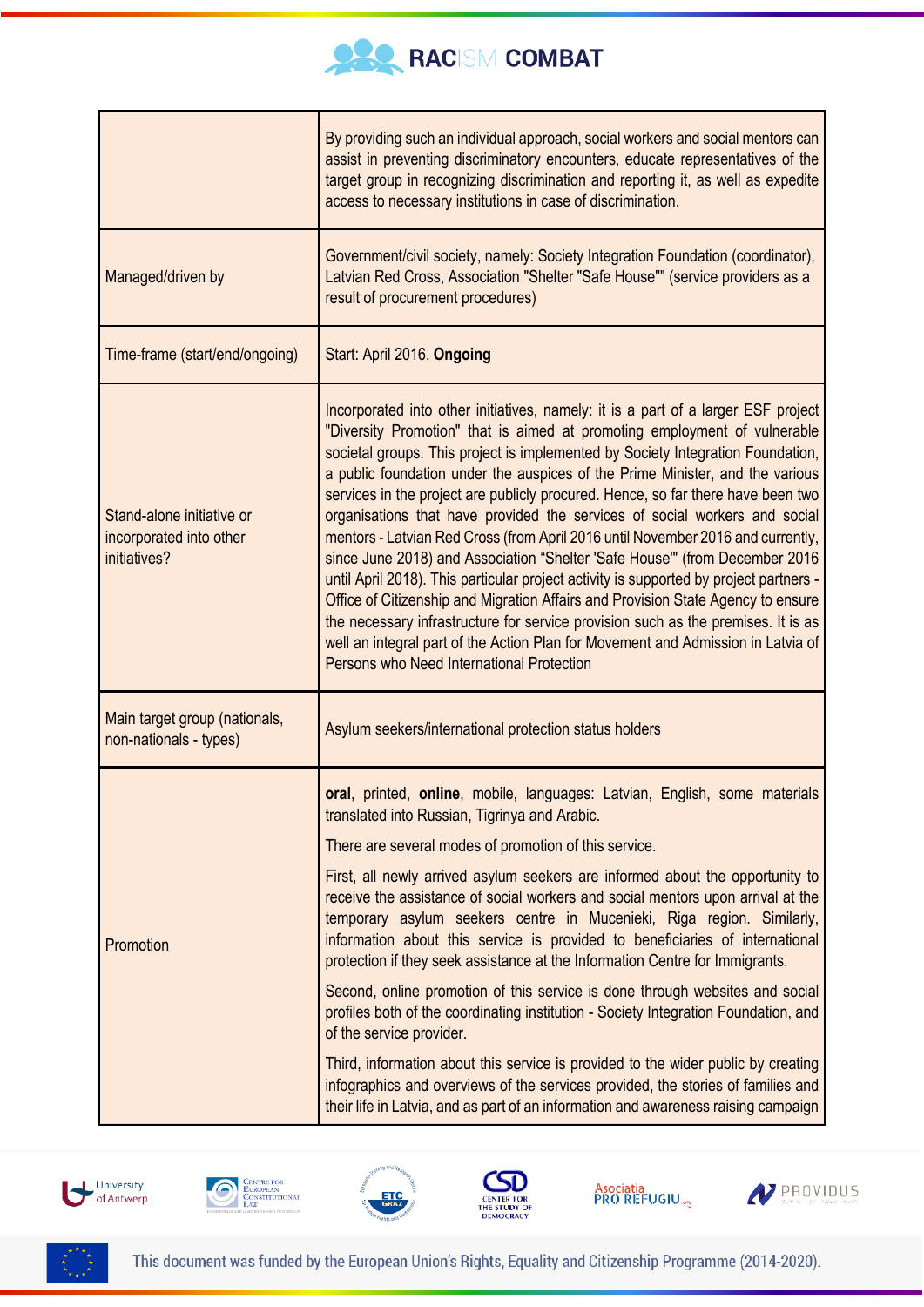

|                                                                                                                                 | of the project 'Diversity Promotion' by showcasing the outstanding issues and<br>existing support and successes of representatives of the target group. The latter<br>mode of promotion also serves the purpose of educating the general society<br>about tolerance and anti-discrimination.<br>In addition, indirect integration of this service with other activities of the project<br>'Diversity Promotion' allows addressing prospective employers and other service<br>providers, hence facilitating the work of social workers and social mentors when<br>performing the role of an intermediary.                                                                                                                                                                                                                                                                                                                                                                                                                                                                                                                                                                                                                                                                                                                                                                                                                         |
|---------------------------------------------------------------------------------------------------------------------------------|----------------------------------------------------------------------------------------------------------------------------------------------------------------------------------------------------------------------------------------------------------------------------------------------------------------------------------------------------------------------------------------------------------------------------------------------------------------------------------------------------------------------------------------------------------------------------------------------------------------------------------------------------------------------------------------------------------------------------------------------------------------------------------------------------------------------------------------------------------------------------------------------------------------------------------------------------------------------------------------------------------------------------------------------------------------------------------------------------------------------------------------------------------------------------------------------------------------------------------------------------------------------------------------------------------------------------------------------------------------------------------------------------------------------------------|
| Information provided on legal,<br>practical and procedural aspects<br>of protection against<br>racism/hatred and discrimination | The services of a social worker and social mentor are provided on the basis of<br>individual face-to-face consultations and individual socio-economic inclusion<br>plans. While most asylum seekers also attend a social orientation course that<br>introduces them with the basics of life in the society of Latvia, this course is quite<br>basic and scarcely addresses non-discrimination measures and strategies for<br>reacting in case of being discriminated against. Therefore, the individual socio-<br>economic inclusion plan set up and implemented with the help of social workers<br>and social mentors provides venues for ad hoc training and assistance in cases<br>of discrimination, for example, when looking for housing, which is one of the<br>primary tasks a mentor fulfills.<br>It is with the help of mentors that beneficiaries of international protection navigate<br>the country's legal system, become acquainted with the support they have a right<br>to receive, better understand the regulation of public and private services,<br>contents of rental agreements and so on. Moreover, as the social mentor often<br>serves as a mediator between beneficiaries of international protection and<br>members of the local society, they can prevent or monitor cases of discrimination,<br>unfair treatment of even hate crime, and assist the target group in reacting to it<br>accordingly. |
| Methods of language/content<br>teaching                                                                                         | The main method of communication is one-on-one and face-to-face<br>mentorship.                                                                                                                                                                                                                                                                                                                                                                                                                                                                                                                                                                                                                                                                                                                                                                                                                                                                                                                                                                                                                                                                                                                                                                                                                                                                                                                                                   |
| Accessibility                                                                                                                   | Costs: no cost for an asylum seeker or a beneficiary of international protection<br>to access service.<br>Obligatory: No<br>Eligibility criteria: Status of an asylum seeker or status of international<br>protection for the first 12 months after it was awarded.                                                                                                                                                                                                                                                                                                                                                                                                                                                                                                                                                                                                                                                                                                                                                                                                                                                                                                                                                                                                                                                                                                                                                              |
| Budget, sources of financing                                                                                                    | European Social Fund, Latvia's state budget.                                                                                                                                                                                                                                                                                                                                                                                                                                                                                                                                                                                                                                                                                                                                                                                                                                                                                                                                                                                                                                                                                                                                                                                                                                                                                                                                                                                     |









Asociatia<br>PRO REFUGIU.<sub>«3</sub>



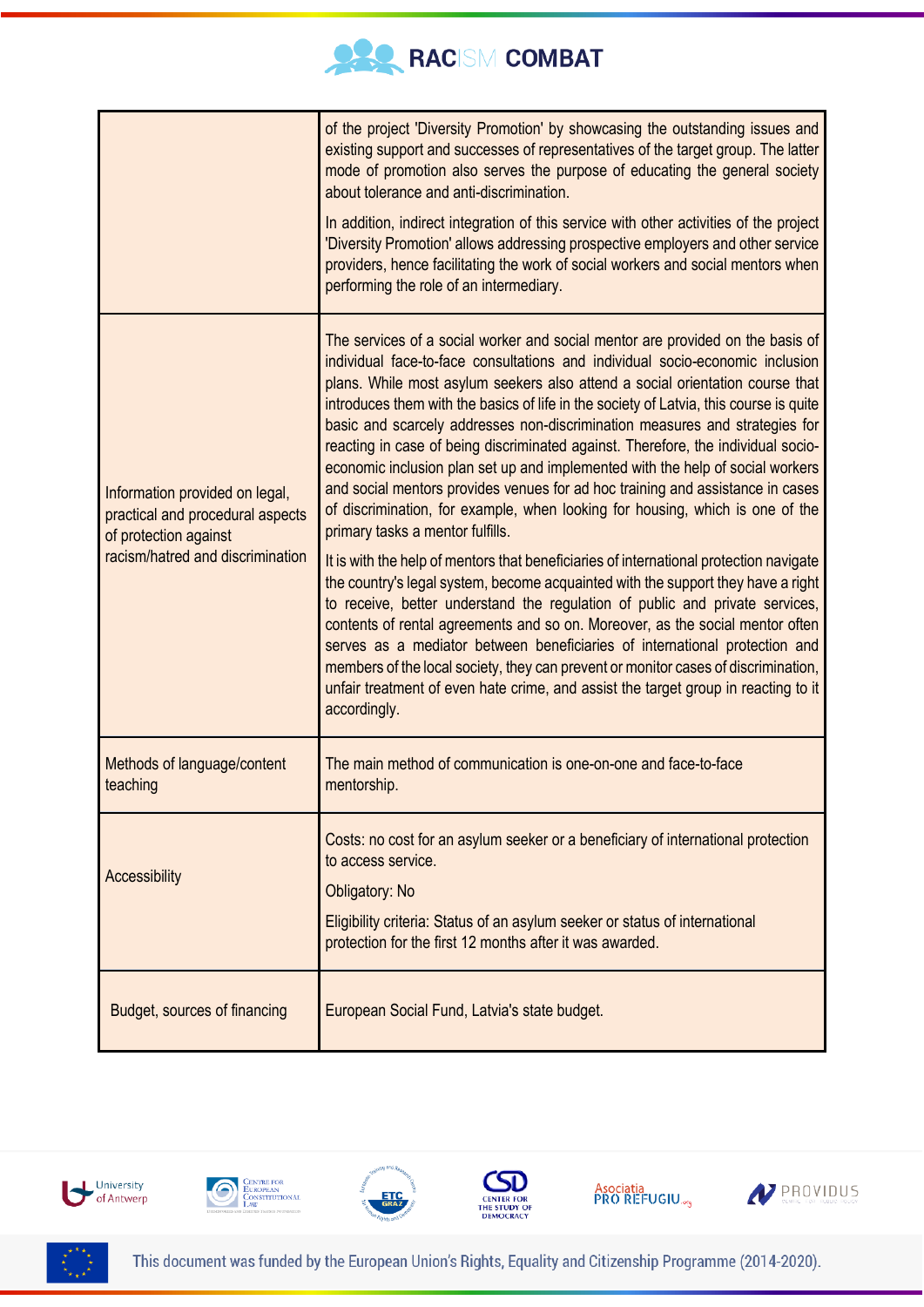

|                                                                                                                                                                         | Yes                                                                                                                                                                                                                                                                                                                                                                                                                                                                                                                                                                                                                                                                                                |
|-------------------------------------------------------------------------------------------------------------------------------------------------------------------------|----------------------------------------------------------------------------------------------------------------------------------------------------------------------------------------------------------------------------------------------------------------------------------------------------------------------------------------------------------------------------------------------------------------------------------------------------------------------------------------------------------------------------------------------------------------------------------------------------------------------------------------------------------------------------------------------------|
| Impact assessment foreseen?<br>How often?                                                                                                                               | The service provider is obliged to provide monthly reports to the project<br>coordinator about the number of clients and the type and complexity of support<br>provided, leading to a comprehensive overview of the overall course of the<br>service since the first day of the implementation of this project direction.                                                                                                                                                                                                                                                                                                                                                                          |
| By whom?<br>Is the target group involved into<br>the evaluation/impact<br>assessment?<br>If yes: how<br>Methods of impact assessment<br>Indicator based? If yes: please | This monthly report is published on Society Integration Foundation website in a<br>synthesised version, and this data has been used to prepare the so-called<br>social portrait of the target group in 2016 and 2017. The service provider<br>produces more detailed evaluation reports every six to eight months that are<br>also available on Society Integration Foundation website. Such reports (find an<br>example here) include both a thematic evaluation of the service, as well as<br>numerical indicators, challenges, case studies, modes of cooperation with other<br>institutions, etc.<br>Society Integration Foundation has conducted several focus groups with the                |
| name some indicators                                                                                                                                                    | target group during the implementation of the service to assess its efficiency<br>and effectiveness in reaching beneficiaries of international protection. In<br>addition, the project coordinator has to conduct reporting and assessment as a<br>part of general project monitoring, according to the requirements of ESF.                                                                                                                                                                                                                                                                                                                                                                       |
| Which actors of host<br>communities are included?<br>Degree of inclusion:                                                                                               | The core element of this service of social workers and social mentors to<br>beneficiaries of international protection is the mentorship and mediation<br>between the target group and the host society. Thus, while the involvement of<br>host communities is indirect (besides volunteers working for the NGOs<br>providing the service), it is also inevitable if socio-economic inclusion plans are<br>to be implemented properly. By assisting members of the target group in<br>accessing goods and services, social mentors ensure and facilitate the<br>communication and interaction between beneficiaries of international protection<br>and the locals.<br>as part of service provision. |
| How can racism and<br>xenophobia be countered<br>through this activity?                                                                                                 | The assistance of social workers and social mentors ensures individualised<br>social orientation practices, where alongside practical assistance in everyday<br>situations an introduction and education on everyday norms takes place. The<br>number of beneficiaries of international protection in Latvia is relatively low and<br>has increased only due to participation in the EU relocation programme (for                                                                                                                                                                                                                                                                                  |









Asociatia<br>PRO REFUGIU.<sub>«3</sub>



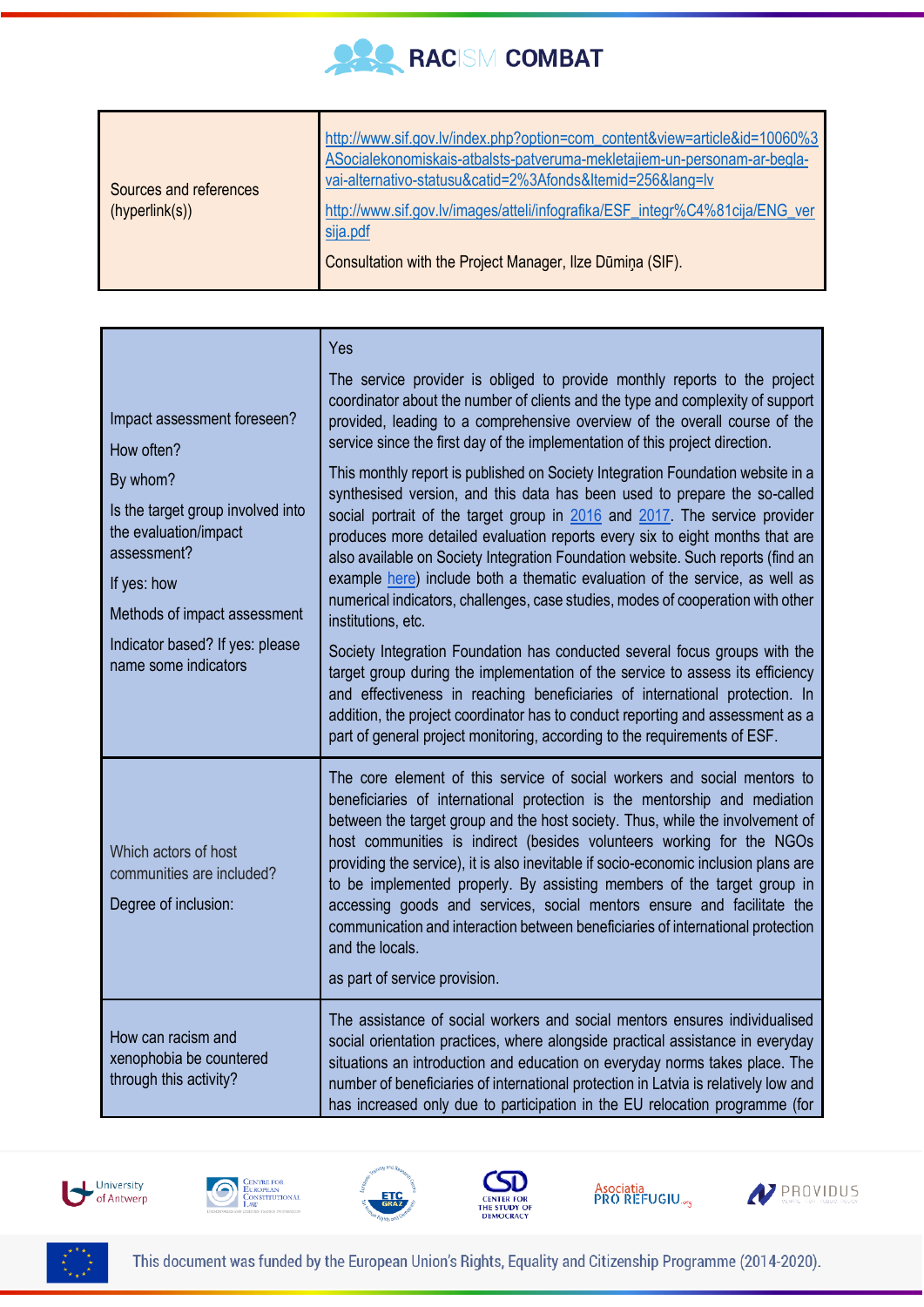

|                                                                        | example, in 2017 only 298 statuses of international protection were granted),<br>therefore many of the challenges faced by the target group are only recently<br>fully realized and members of the local population are generally unaware of this<br>societal group and their life in Latvia. Thus, this service is key for the social<br>orientation of beneficiaries of international protection, serving as a source of<br>information, source of practice and source of mediation. Of course, not all<br>members of the target group must become a part of this programme, as the<br>involvement is voluntary, it has been observed that those most vulnerable and<br>most under the risk of being discriminated against do indeed request (and<br>require) the assistance of social workers and social mentors.                                                                                                                                                                                                                                                                                                                                                                                                       |
|------------------------------------------------------------------------|----------------------------------------------------------------------------------------------------------------------------------------------------------------------------------------------------------------------------------------------------------------------------------------------------------------------------------------------------------------------------------------------------------------------------------------------------------------------------------------------------------------------------------------------------------------------------------------------------------------------------------------------------------------------------------------------------------------------------------------------------------------------------------------------------------------------------------------------------------------------------------------------------------------------------------------------------------------------------------------------------------------------------------------------------------------------------------------------------------------------------------------------------------------------------------------------------------------------------|
| How can the impact of this<br>practice be measured/made<br>measurable? | The direct impact of these activities can be measured through various<br>dimensions. First, the experience of those beneficiaries of international<br>protection who received the assistance of social workers and social mentors<br>can be analysed through surveys, focus groups and in-depth interviews.<br>Aspects to be included in the analysis are the following - sense of ability to<br>recognize discrimination and react accordingly; experience of discrimination,<br>hate speech or hate crime; experience in interaction with public and private<br>service providers. Second, data on reported cases of discrimination, hate<br>speech and hate crime should be measured especially in regard to beneficiaries<br>of international protection, besides the current overall assessment. Third,<br>changes understanding and awareness of discrimination in the general society<br>can highlight the impact of the whole project 'Diversity Promotion', thus<br>monitoring the impact of all project activities that supplement each other directly<br>and indirectly. Such monitoring is envisioned in the next planning period of<br>societal integration policy.                                           |
| Elements of sustainability                                             | As this service is provided in the framework of an ongoing ESF project 'Diversity<br>Promotion', it will continue at least until the end of 2021. For this time period,<br>there are no challenges linked with funding. However, as the maximum length<br>of a subcontracting agreement has been set at 18 months, it creates challenges<br>for continuity in service provision, increasing experience and building trust. In<br>order to increase its sustainability, clear guidelines for service implementation<br>must be set by the coordinator. Currently, it has been a process of trial and<br>error, as with every new service, and this momentum of improving should not<br>be stopped with the finale of the project. Therefore, already now there should<br>be a plan set in place for how to ensure the continuation of this service beyond<br>2021, as most of the involved parties see it as useful. One of the possible<br>venues is to train and equip municipality social services and their social workers<br>in providing such support if needed. That would ensure not only a more<br>sustainable model of service provision, but also a more even geographical<br>coverage for better accessibility. |
| Elements of transferability                                            | The possible involvement of municipalities in service provision in the future also<br>highlights a significant element of transferability. In essence, the assistance<br>provided to beneficiaries of international protection is similar to services<br>provided by municipality social workers, as it is based on individual needs<br>assessments and individual progress plans. It is the specific knowledge about                                                                                                                                                                                                                                                                                                                                                                                                                                                                                                                                                                                                                                                                                                                                                                                                      |